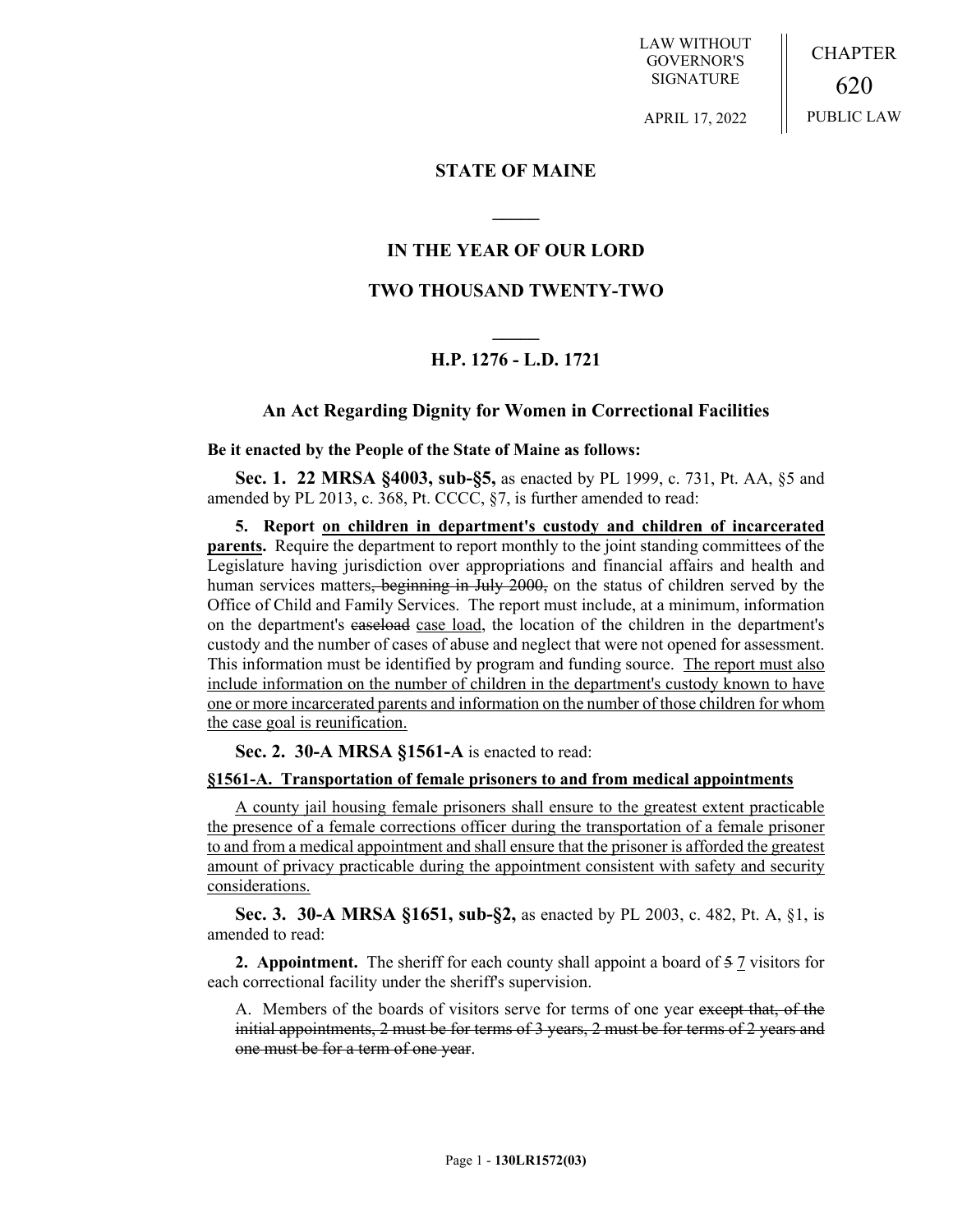B. Members of the boards of visitors are eligible for reappointment at the expiration of their terms. The boards of visitors must be representative of a broad range of professionals, family members and citizens interested in the well-being of prisoners, including representatives of advocacy groups for human and civil rights, medical and psychiatric professionals, persons who have served in corrections settings and other interested citizens. One member of each board of visitors must be a person with knowledge of issues related to the incarceration of women. One member of each board of visitors must be a woman who has been incarcerated in the State and who has prior child welfare experience with the Department of Health and Human Services, Office of Child and Family Services.

C. A member of the Legislature may not serve on a board of visitors.

D. The sheriffs of 2 or more counties, at their discretion, may appoint a joint board of visitors of 5 7 or more members.

**Sec. 4. 34-A MRSA §1402, sub-§5,** as amended by PL 2009, c. 1, Pt. S, §3, is further amended to read:

**5. Grievance procedures.** The commissioner shall establish procedures for hearing grievances of clients. The commissioner shall establish a separate grievance process for addressing complaints by prisoners about their medical and mental health treatment as well as a separate grievance process for addressing complaints regarding compliance with the standards established pursuant to sections 1208, 1208-A and 1208-B.

## **Sec. 5. 34-A MRSA §3001-A, sub-§1-A** is enacted to read:

**1-A. Boards of visitors for women's services; membership.** The Governor shall appoint boards of visitors for women's services to inspect correctional facilities housing female clients and, with regard to female clients, perform the duties assigned to boards of visitors appointed pursuant to subsection 1. Boards of visitors for women's services shall ensure that the incarceration of and services provided to female clients are designed to meet their gender identity needs and reflect best practices established for such incarceration and services. Boards of visitors for women's services are otherwise subject to the same requirements and responsibilities under this section as a board of visitors appointed pursuant to subsection 1, except that, in addition to the member described in subsection 1, paragraph D, a board of visitors for women's services must include one member who was formerly incarcerated in the custody of the department and who has prior child welfare experience with the Department of Health and Human Services, Office of Child and Family Services, one member who represents a health care provider that provides sexual and reproductive health care and education, one member who is a health care practitioner who provides sexual and reproductive health care and education to women and one member who has an understanding of or experience with domestic violence.

**Sec. 6. 34-A MRSA §3031, sub-§8,** as amended by PL 2021, c. 263, §3, is further amended to read:

**8. Visitation.** A reasonable opportunity to visit with relatives and friends, in accordance with departmental policies and institutional procedures, except that the department may restrict or prohibit visits when the restriction or prohibition is necessary for the security of the institution. Departmental policies and institutional procedures must provide to a person in a correctional facility or detention facility opportunities and